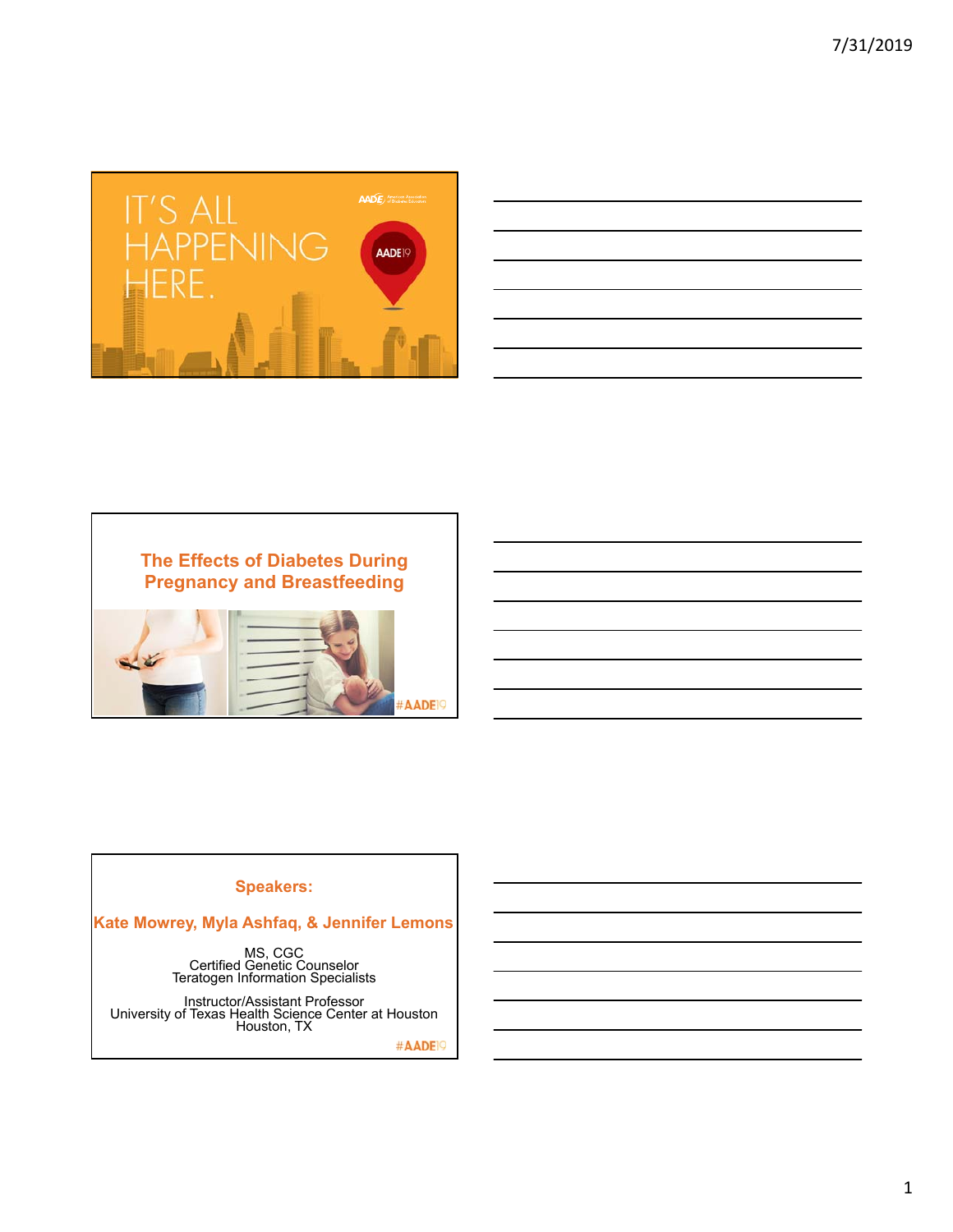# **Conflicts of Interest**

• No COI/Financial Relationship to disclose

#AADE<sup>19</sup>

# **Learning Objectives**

- 1. Define teratogen, teratology, and teratogenicity
- 2. List birth defects, pregnancy complications, and breastfeeding issues related to uncontrolled diabetes
- 3. Describe the benefits and risks of diabetic medications during pregnancy and breastfeeding

#AADE<sup>19</sup>

## **Presentation Outline**

- Introduction to Teratology
	- Pregnancy Facts, Causes of Birth Defects, and Basic Embryology
- Diabetes and Pregnancy
	- Birth Defects and Pregnancy Complications
	- Medications
- Diabetes and Breastfeeding
	- Short term and long term effects on the child and milk production
- Medications • MotherToBaby-TexasTIPS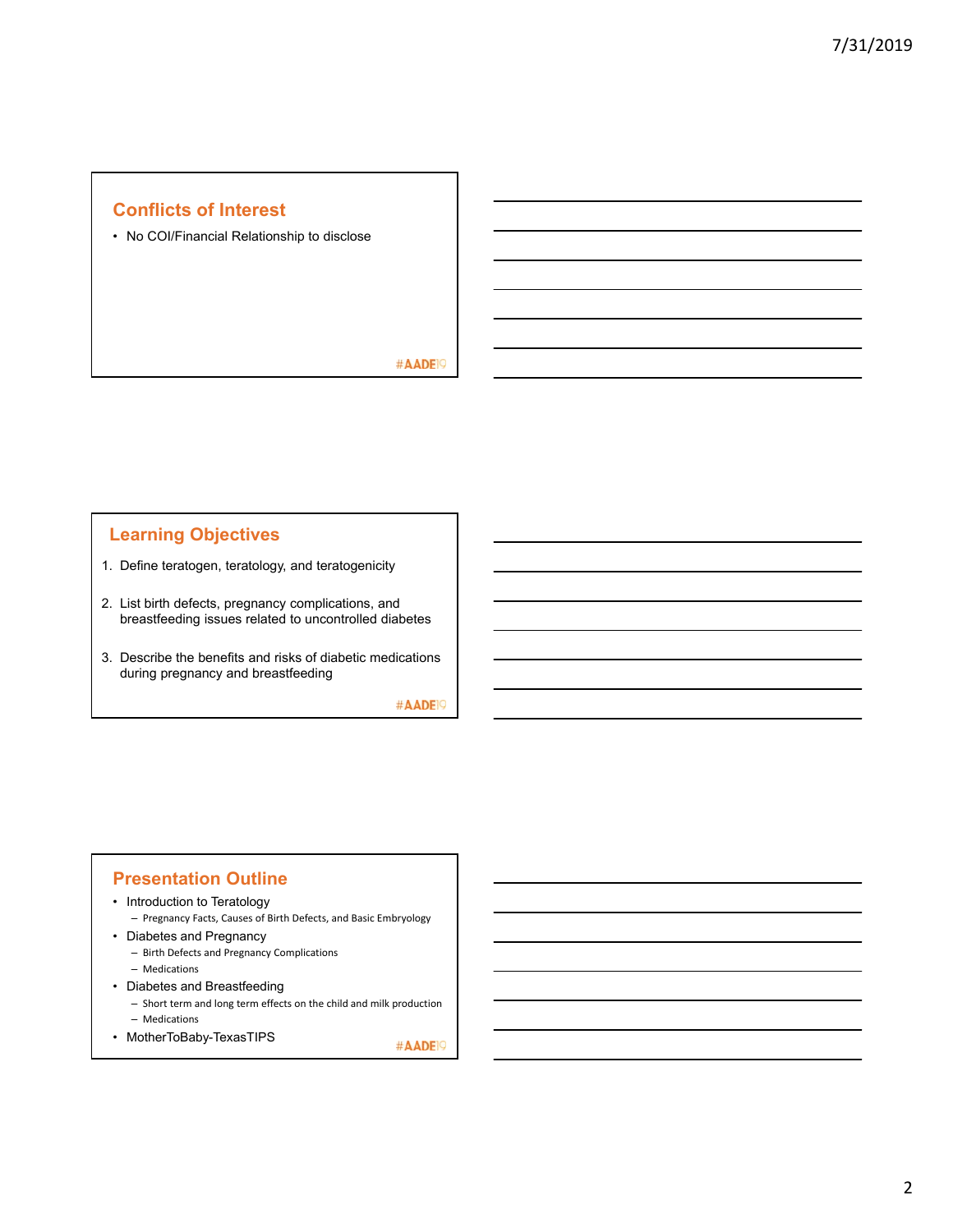

# **Pregnancy Facts**

https://www.cdc.gov/pregnancy/index.html

- 6 million pregnancies in the US per year 50% pregnancies are unplanned
- 1/33 babies are born with a birth defect



#AADE<sup>19</sup>

# **Pregnancy Facts - Diabetes**



- 3 million American women have diabetes
- $\bullet$  60 million women of reproductive age (18  $\overline{44}$  years old) have diabetes
	- At least 40% of pregnancies of diabetic women are unplanned
	- Prevalence of birth defects among women with diabetes is estimated to be between 2.7%‐18.6%
		- General population risk: 3-5%

#AADE<sup>19</sup> Gabbay-Benziv, R., Reece, E. A., Wang, F., & Yang, P. (2015). Birth defects in pregestational diabetes: Defect range, glycemic threshold<br>and pathogenesis. *World journal of diabetes*, *6*(3), 481.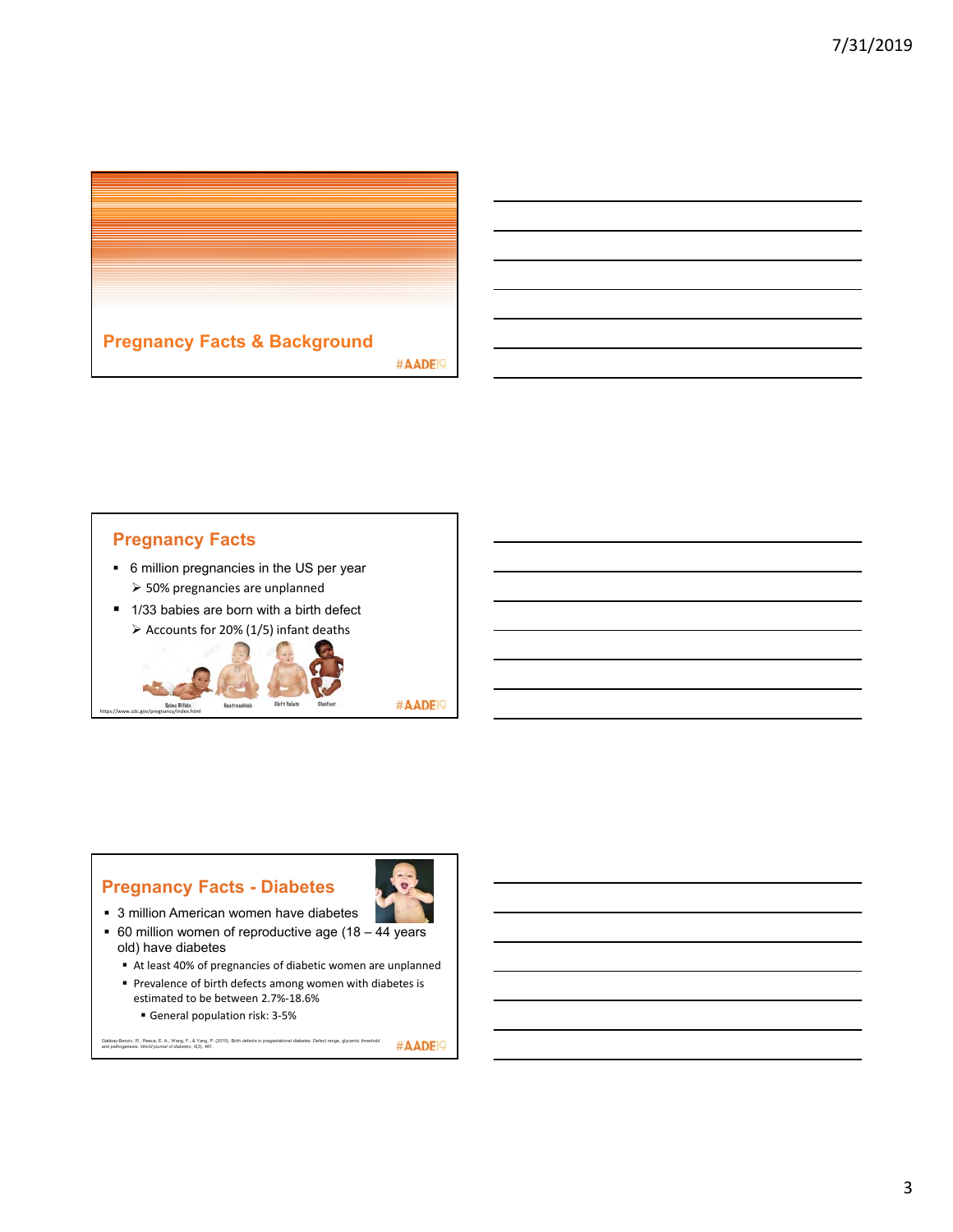

|                                                                                                                      | _____     |
|----------------------------------------------------------------------------------------------------------------------|-----------|
|                                                                                                                      | _________ |
|                                                                                                                      | ____      |
| and the contract of the contract of the contract of the contract of the contract of the contract of the contract of  |           |
|                                                                                                                      |           |
|                                                                                                                      |           |
| <u> 1989 - Andrea Santa Andrea Andrea Andrea Andrea Andrea Andrea Andrea Andrea Andrea Andrea Andrea Andrea Andr</u> |           |

# **Background Risk**

- Every pregnancy has a 3-5% risk for a birth defect This is known as the **background risk**.
- 7 10% of birth defects are caused by prenatal exposures



# **What is a Teratogen?**

#### • **Teratogen**

o Any exposure during pregnancy that has a harmful effect on the developing embryo

#### • **Teratology**

o The study of birth defects caused by exposures during pregnancy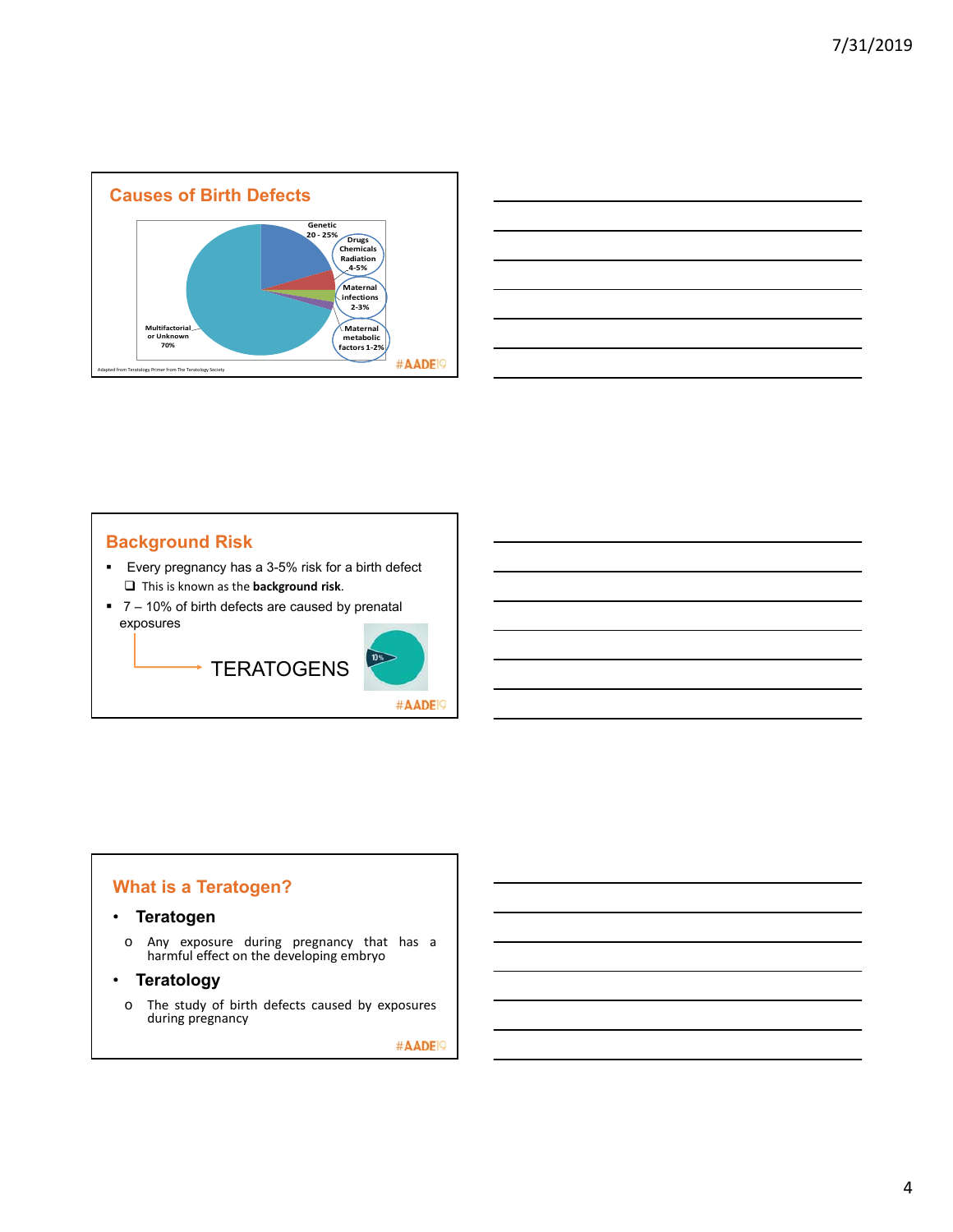# **Examples of Teratogens**

- **Medications:** ACE Inhibitors, Isotretinoin
- **Maternal Conditions:** Diabetes, Obesity
- **Maternal Infections:** Rubella, Syphillis, CMV
- **Other:** Alcohol, Cigarettes, Radiation
- **Illicit Substances:** Cocaine, Heroin

#AADE<sup>19</sup>

# **Potential Teratogenic Effects**

- **Pregnancy loss (miscarriage, stillbirth)**
- **Growth restriction**
- **Microcephaly (small head size)**
- Patterns of major and minor birth defects
- **Developmental delay**
- Cognitive dysfunction or intellectual disability<br> **EXECUTE:**



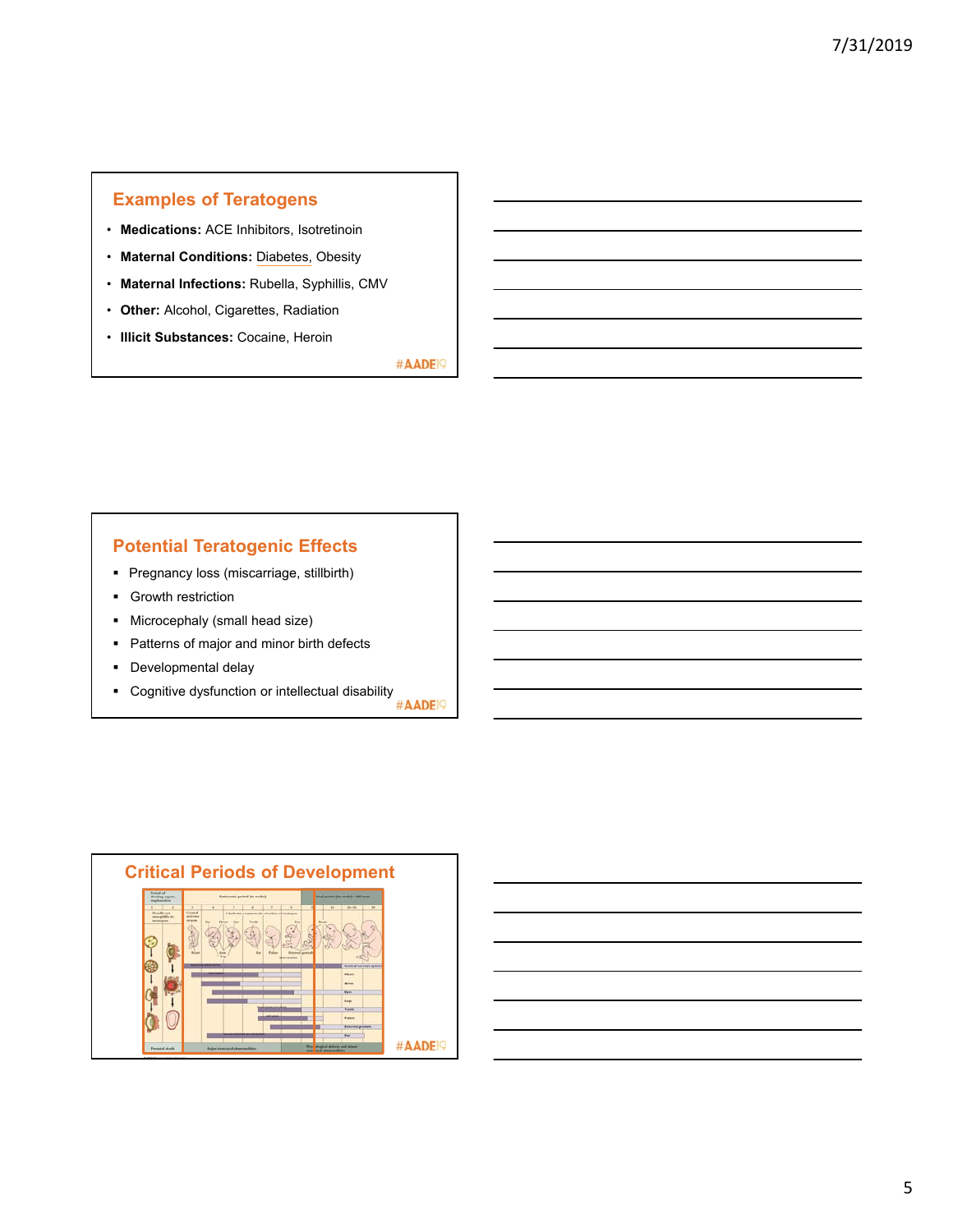

#### **Diabetes During Pregnancy**

About **1- 2%** women who are pregnant have type 1 or type 2 diabetes and **~7-9%**  of all pregnancies are complicated by gestational diabetes.



#AADE<sup>19</sup>

#### **Diabetes**

- Uncontrolled diabetes in pregnancy is associated with an increased risk of fetal, neonatal, and long-term complications in the offspring.
- Risk for birth defects is significantly impacted by the women's diabetic control

| <b>Condition</b>                                                                      | <b>Rate (%)</b> |
|---------------------------------------------------------------------------------------|-----------------|
| Perinatal mortality                                                                   | $0.6 - 4.8$     |
| Cesarean delivery                                                                     | $32 - 45$       |
| Prematurity                                                                           | 24-36           |
| Congenital birth defects                                                              | $9 - 27$        |
| Macrosomia                                                                            | $9 - 47$        |
| Table adapted from - https://www.uptodate.com/contents/infants-of-women-with-diabetes |                 |

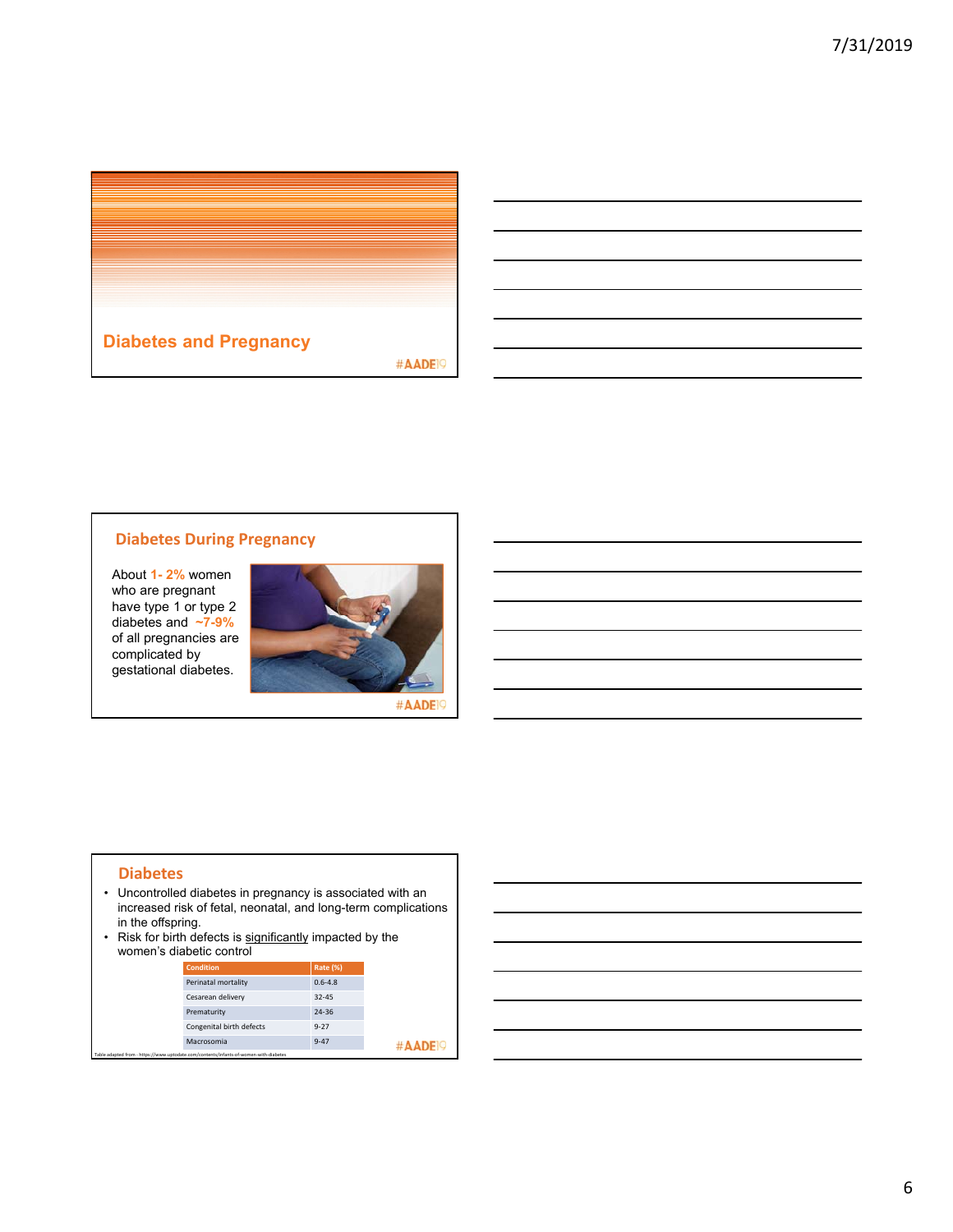| <b>Pregestational Diabetes</b><br>(Type I or Type II)                                                                                                                                                  | <b>Pregestational and Gestational</b><br><b>Diabetes</b>                                                                                                                                                                                                                    |
|--------------------------------------------------------------------------------------------------------------------------------------------------------------------------------------------------------|-----------------------------------------------------------------------------------------------------------------------------------------------------------------------------------------------------------------------------------------------------------------------------|
| • Congenital birth defects<br>• Cardiovascular<br>• Neurologic<br>• Gastrointestinal<br>• Skeletal anomalies<br>• Genitourinary<br>• Pregnancy complications<br>• Spontaneous abortions,<br>stillbirth | Pregnancy complications<br>• Preterm birth, C-section<br>• Macrosomia $\rightarrow$ birth injury<br>• Perinatal asphyxia<br>• Respiratory distress<br>• Hypoglycemia and hypocalcemia<br>• Preeclampsia<br>• Cardiomyopathy<br>Long-term complications<br>• Obesity and T2D |
|                                                                                                                                                                                                        |                                                                                                                                                                                                                                                                             |

# **Birth defects in infants of diabetic mothers**

| <b>System</b>                                                                                                                                                                                                                                                                        | <b>Manifestations</b>                                                                               |  |  |
|--------------------------------------------------------------------------------------------------------------------------------------------------------------------------------------------------------------------------------------------------------------------------------------|-----------------------------------------------------------------------------------------------------|--|--|
| Neurologic                                                                                                                                                                                                                                                                           | Anencephaly, arrhinencephaly, microcephaly, holoprosencephaly,<br>neural tube defects               |  |  |
| Transposition of the great vessels, ventricular septal defect, coarctation<br>of the aorta, atrial septal defect, single ventricle, hypoplastic left<br>Cardiovascular<br>ventricle, pulmonic stenosis, pulmonary valve atresia, double outlet<br>right ventricle truncus arteriosus |                                                                                                     |  |  |
| Gastrointestinal                                                                                                                                                                                                                                                                     | Duodenal atresia, imperforate anus, anorectal atresia, small left colon<br>syndrome, situs inversus |  |  |
| Genitourinary                                                                                                                                                                                                                                                                        | Ureteral duplication, renal agenesis, hydronephrosis                                                |  |  |
| <b>Skeletal</b>                                                                                                                                                                                                                                                                      | Caudal regression syndrome (sacral agenesis), hemivertebrae                                         |  |  |
| Table adapted from - https://www.uptodate.com/contents/infants-of-women-with-diabetes                                                                                                                                                                                                |                                                                                                     |  |  |

## **Insulin - Pregnancy**

- Human insulin does not cross the placenta because of its high molecular weight.
- There are no associated pregnancy complications and/or birth defects with insulin use during pregnancy.
- Risks of uncontrolled diabetes during pregnancy are much higher than any known risks of insulin use.
- **ACOG Recommendation** Insulin is the medication of choice for diabetes during pregnancy.

#AADE<sup>19</sup> Committee on Practice Bulletins—Obstetrics. ACOG Practice Bulletin No. 190: Gestational Diabetes Mellitus. Obstet Gynecol. 2018 Feb;131(2):e49‐e64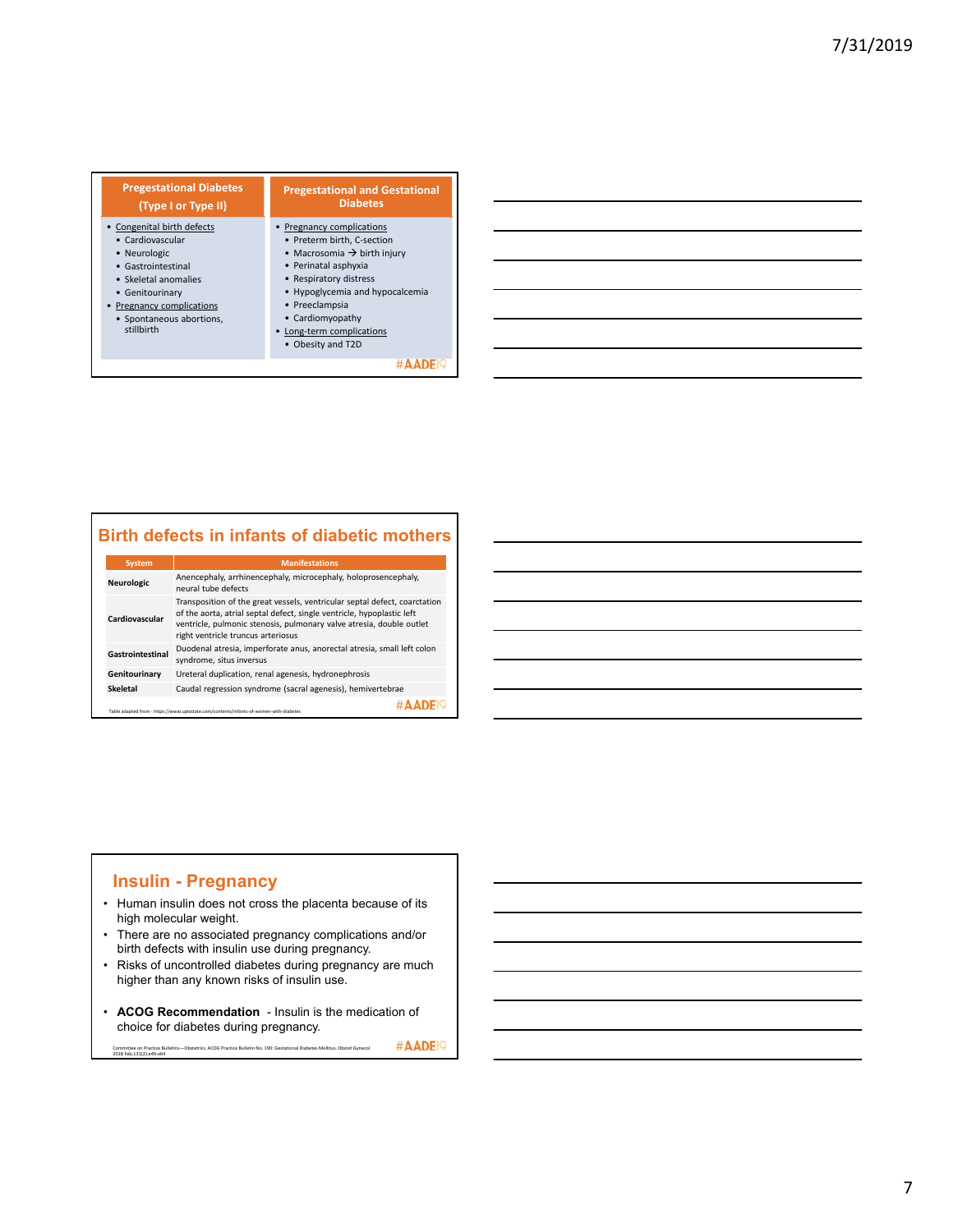#### **Metformin - Pregnancy**

- Oral medication used to treat type 2 diabetes.
- Crosses the placenta and is present at levels similar to mother's.
- Has not been shown to increase the risk for birth defects, miscarriages, or pregnancy complications.
- No data on long-term effects of drug use.
- **ACOG** In instances when insulin is declined, can not be safely administered or is unaffordable  $\rightarrow$  metformin is a reasonable choice. **CORSONABLE CHOICE.**<br>Committee on Practice Bulletins—Obstetrics. ACOG Practice Bulletin No. 190: Gestational Diabetes Mellitus. Obstet Gynecol.<br>2018 Feb;131(2):e49−e64

#AADE<sup>O</sup>

#### **Glyburide - Pregnancy**

- Second-generation oral sulfonylurea
- From 2000-2011 the use of glyburide increased from <10% to  $>60\%$  among women with gestational diabetes<sup>1</sup>
- Crosses the placenta but has not been associated with increased risk of birth defects or pregnancy complications.
- A recent meta-analysis demonstrated higher rates of hypoglycemia in infants when compared to insulin2
- **ACOG**: Should not be used as first choice because of transfer to placenta and theoretical long-term effects on offspring.<br>  $\#$ AADEIO 1. Camelo Castilo W, Boggess K, Stürmer T, Brookhart MA et al. Benjamin DK.kr, Jonsson Funk M. Trends in glyburide companed with insulin use for gestational diabetes<br>treatment in the United States, 2000-2011. Obstet Gyneol ttreatment Gynecol. 2014 Jun;123(6):1177-84

## **Dipeptidyl peptidase-4 inhibitors (Gliptins) - Pregnancy**

- Januvia (Sitagliptin) Oral medication used to treat type 2 diabetes.
- Based on experimental animal studies, sitagliptin is not expected to increase the risk of congenital anomalies.
- No large humans studies.
- A registry is following exposed human pregnancies: – Women can report pregnancy exposures to this agent to the Merck Pregnancy Registry for JANUVIA, 1-800-986-8999 or http://www.merckpregnancyregistries.com/januvia.html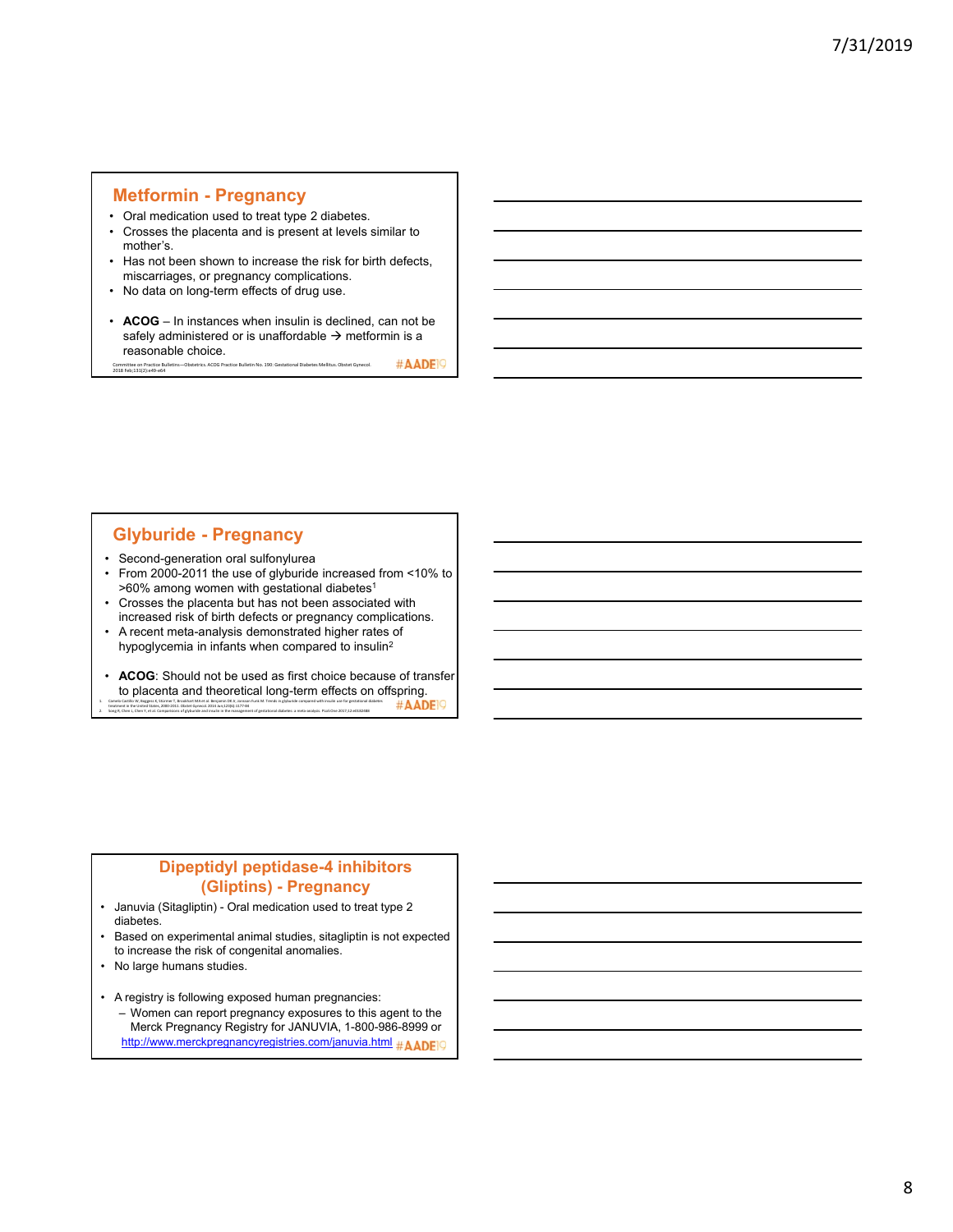

# **Teratogen Basics - Breastfeeding**

- **There is a higher rate of transfer in colostrum (72 hours postpartum)** 
	- Absolute dose transferred is low due to low volume
- **Once ingested by an infant, the medication must go through GI tract**
	- Many break down in stomach or liver; never become systemic in infant
	- Bioavailability of medication is important



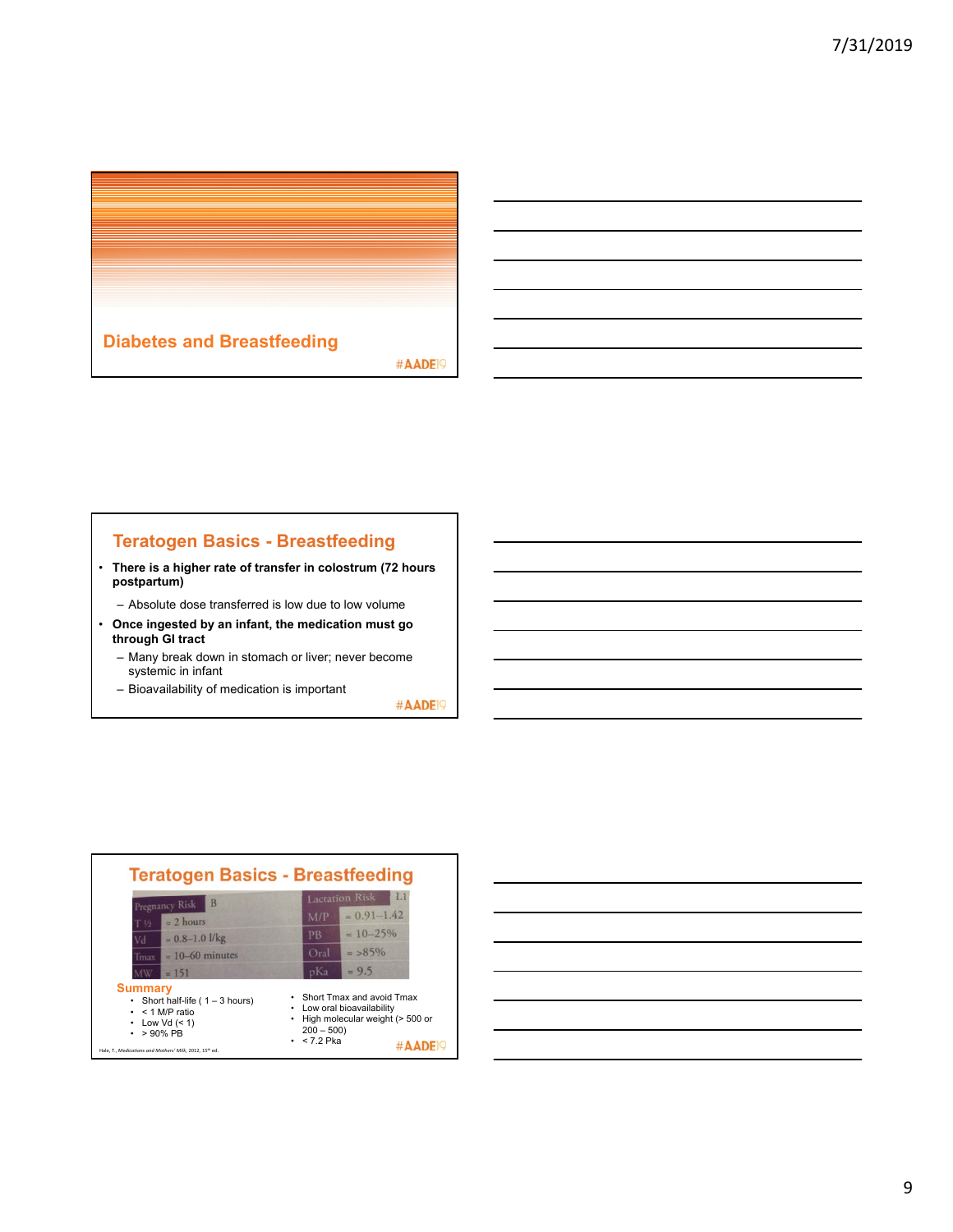# **Diabetes and Breastfeeding**

- Effect on infant from high maternal glucose levels
- Effect on milk production
- Long term effects on child development

#AADE<sup>19</sup>

## **Diabetes and Breastfeeding**

- Recommended
	- More benefits than risks for mom and baby
- Can help moms control glucose levels
- Breastfeeding reduces risk of diabetes in breastfed infants

## #AADE<sup>19</sup>

## **Diabetes and Breastfeeding - Complications**

#### • **Not well‐controlled diabetes**

- High maternal glucose levels  $\rightarrow$  high glucose levels in breastmilk
	- Hyperinsulinemia in infants $\rightarrow$  Hypoglycemia, food-seeking behaviors
- **Delayed lactation in women with diabetes**
	- Pregnancy complications, prematurity, birth defects, separation after delivery, etc.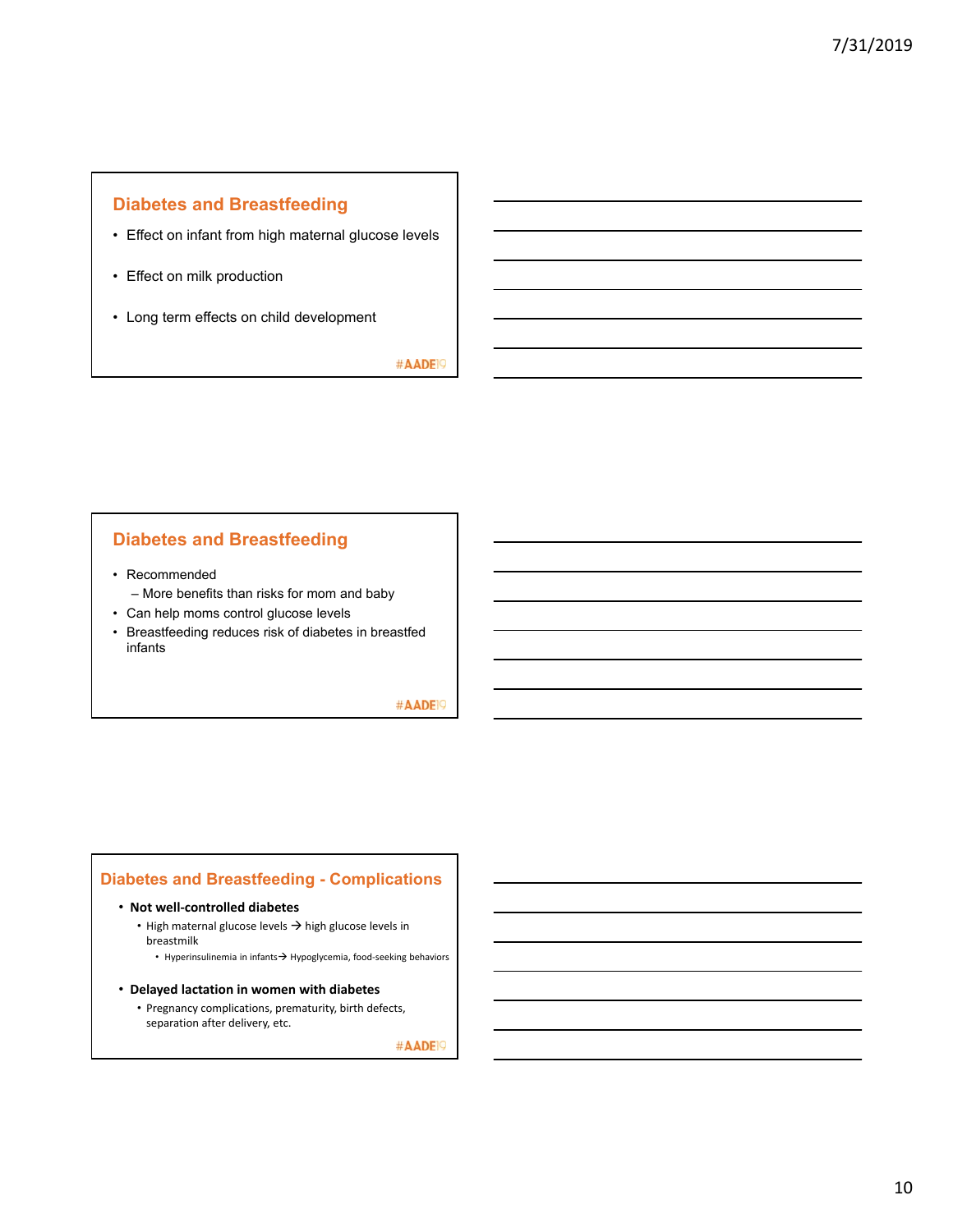#### **Insulin - Breastfeeding**

- Necessary for milk production
- Natural component of breast milk
- Necessary for the infant's intestinal maturation
- May decrease the risk of Type 1 diabetes in breastfed infants (Shehadeh et al, 2001)

#AADE<sup>19</sup>

#### **Insulin - Breastfeeding**

- Mothers may require less insulin during breastfeeding
- Exogenous insulin does enter breast milk
- Peak levels about 30 50 minutes after IV injection
- Benefits of breastfeeding > Insulin-exposure

Ringholm et al, 2012; Roeder et al, 2016; Stanley et al, 1998

re et al, 2012

#AADE<sup>19</sup>

#### **Insulin - Breastfeeding**

- Small study measuring breastmilk insulin in nondiabetic mothers, mothers with T1DM, and mothers with T2DM
	- No differences in the amount of insulin among the three groups
		- T1DM group had entirely artificial insulin found in milk
	- Exogenous insulin enters breast milk similarly to endogenous insulin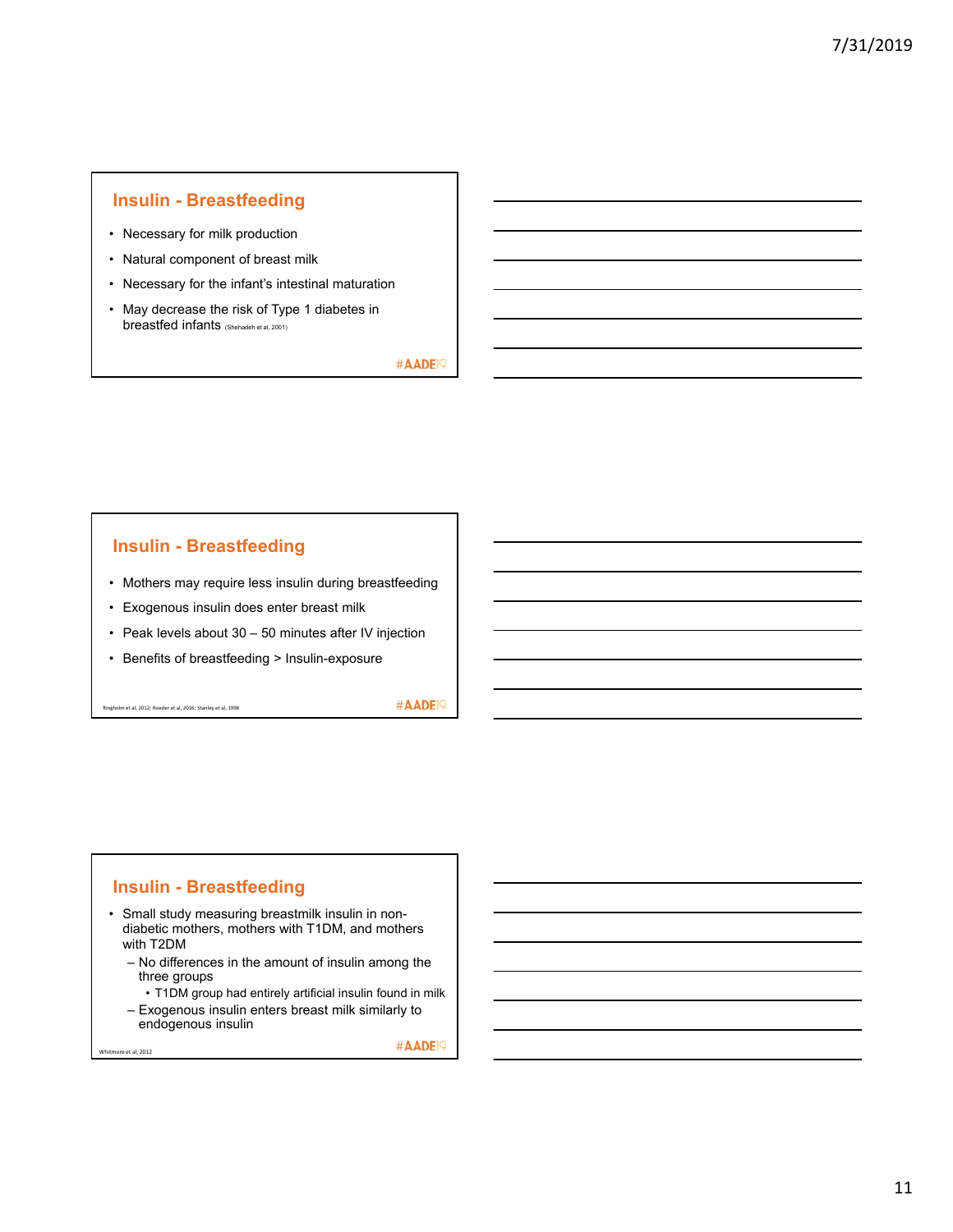### **Metformin - Breastfeeding**

- Metformin does enter breastmilk in very low amounts – Infants receive < 0.5% of their mother's dosage
- Milk metformin levels are relatively constant during maternal use
	- Therefore, timing breastfeeding around administration times is of little use
- No adverse effects in breastfed infants
	- Use with caution in infants with compromised kidney function (e.g. premature, polycystic kidneys, etc.) #AADE<sup>19</sup>

# **Glyburide - Breastfeeding**

• Glyburide does enter breastmilk in low amounts

- Infants receive < 1.5% of their mother's dosage
- Case report of mother receiving 85mg, then 90mg in pregnancy
	- Milk levels postpartum were 7.3 mcg/L and 3.1 mcg/L at 3 and 6 days, respectively
		- Infant to receive no more than 0.01 mg/day
- No adverse effects reported in breastfed infants

# **Sitagliptin - Breastfeeding**

- No data available
- Shorter half-life than most other dipeptidyl-peptidase IV inhibitors
	- May be preferred over others in this class
- Consider alternate medication in preterm infants and newborns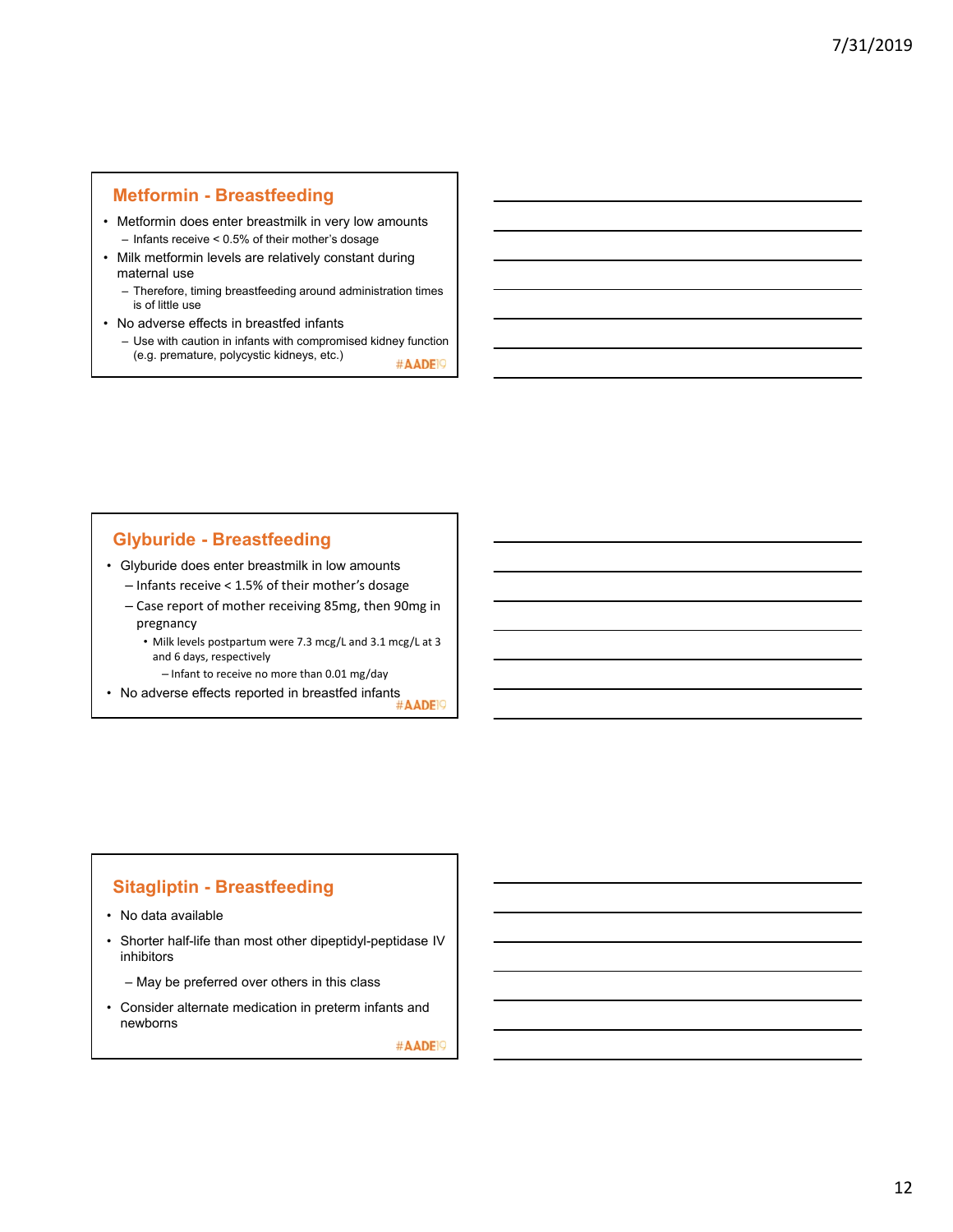

# **MotherToBaby–TexasTIPS**

- For healthcare professionals and general public
- **Inquiries addressed within 24 hours or next business day**
- Call, text, email, online form
- **Figure 1** Free information and counseling by teratogen information specialists (English and Spanish)

 $\bullet$ 

1-855-884-7248 (Toll Free)

TEXAS<br>
Mealth and Human<br>
Health Services<br>
Health Services<br>
Health Services

7AM – 4PM, Monday – Friday

MotherToBaby #AADE<sup>19</sup>

#### **Resources**

- Lactmed (https://toxnet.nlm.nih.gov/newtoxnet/lactmed.htm)
- MotherToBaby Fact Sheets (https://mothertobaby.org/)
- Reprotox (https://reprotox.org/)
- Call or text a Teratogen Information Service (TIS)!

```
\blacksquareMotherToBaby
                                                    REPROTOX
 A
                                                                     #AADE<sup>19</sup>
```
13